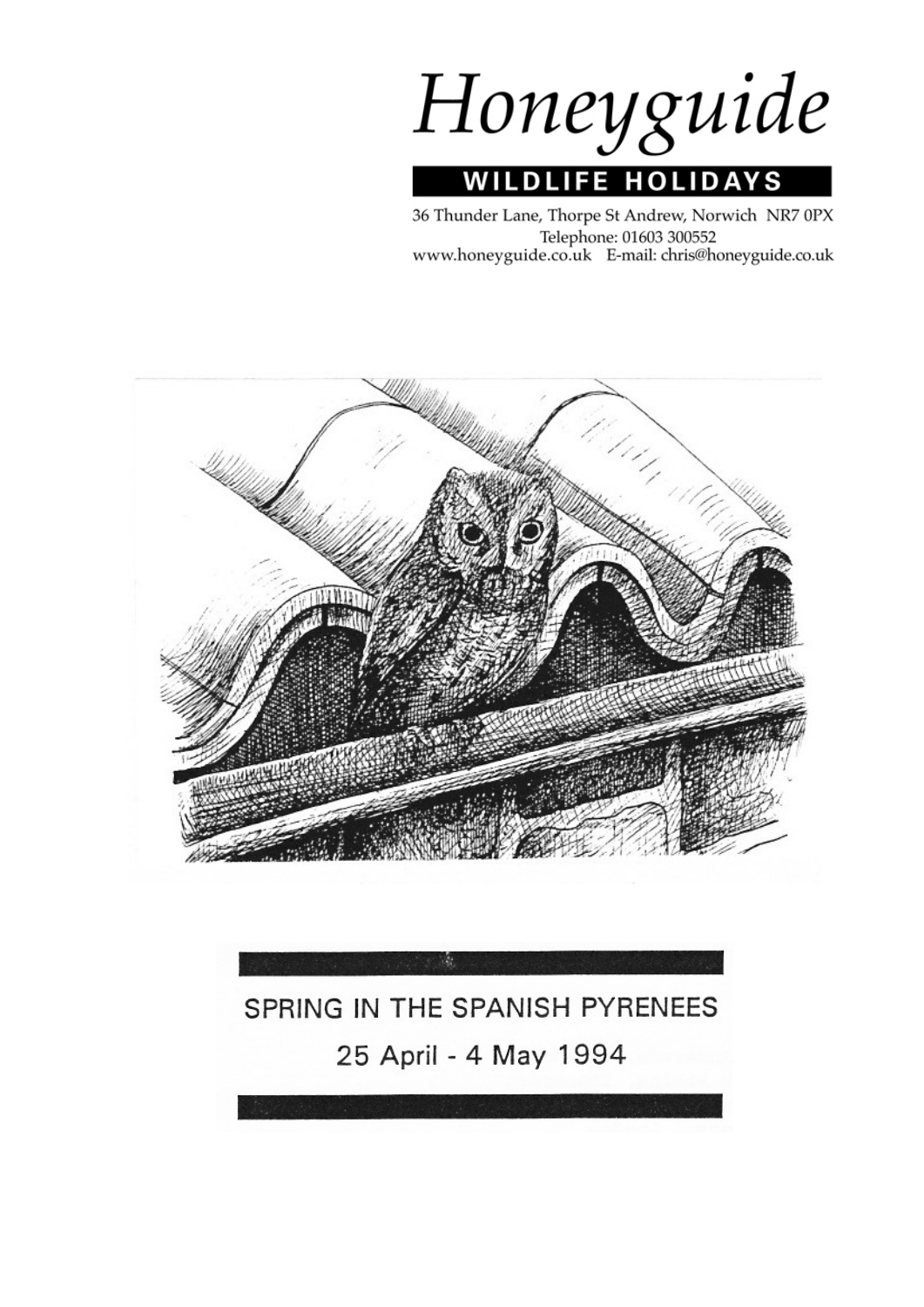**Spring in the Spanish Pyrenees 25 April – 4 May 1994** 

#### **Participants**

Ian and Kate Anderson David and Ruth Atkins Margaret Biggs Gwenda Cunningham Mavis Stevens Marcella Hume Quentin Mair Roger and Hazel Pawley Phyllis Stacey Margaret Wemys

Leaders: Chris Durdin, Norwich Rob Hume, Sandy

Juan Carlos Cirera Martínez from the Sociedad Española de Ornitología (Spanish Ornithological Society) spoke to the group on 2 May. He was presented with a Honeyguide cheque for £325 towards the SEO's Spanish Steppes project, plus 5,000 pesatas from two other naturalists, Shirley and Derek, who we used to see at Prudencia's most evenings. A thank you letter from Juan Carlos appears at the back of this report.

Our hosts: John and Vivien Boucher, The Painting School and Centre for Study Tours, Calle Mayor 30, 22770 Berdún, Huesca, Spain.

Report and illustrations by Rob Hume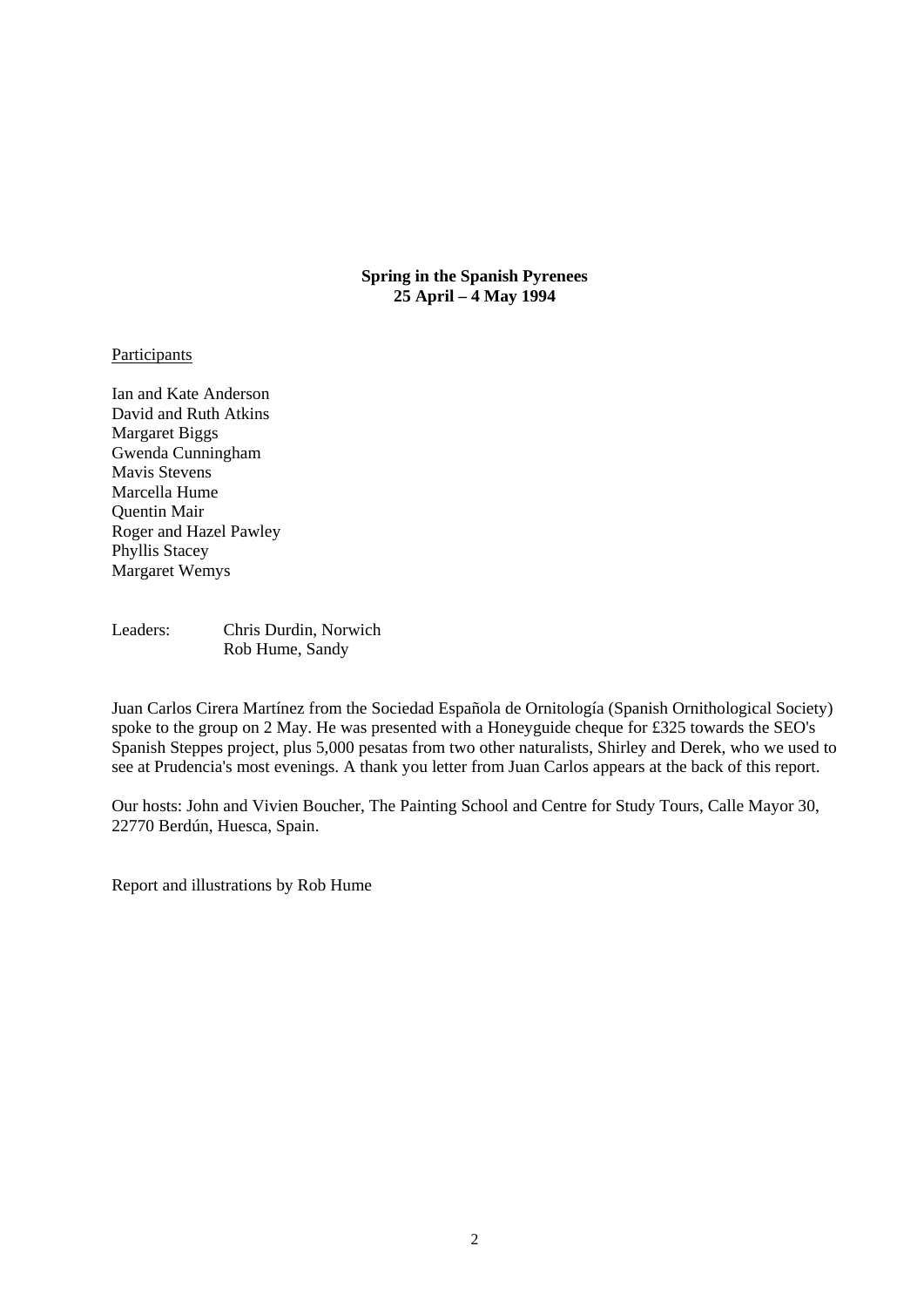# Monday 25 April - Bilbao to Berdún

Heathrow was warm and sunny; Bilbao was … well, dull.

It's so cold' said John Boucher at the airport. 'We had snow yesterday on the hills immediately north of Berdún: not much, but it was still snow.' The spring had been cold after an earlier warm spell: the weather seemed, for the moment, to be a bit uncertain.

In the event, our stay at Berdún proved to be the most superbly clear, sunny period. At first it was cool, crisp and sunny, but it gradually became hazier but genuinely hot. Only at the end did we have a little rain overnight, then a big thunderstorm on the night before we left: and the return journey to Bilbao was cloudy, dull and cool. The weather seemed to have been specially ordered just for us, the best of the year at just the right moment.

For those who had not been before Berdún, I'm sure, lived up to its reputation. Perched on top of its steepsided hill, dominated at one end by the square tower (once a fortress) of the church, it truly comes from another age. From a bend in the road by the reservoir, close to Tiermas, it suddenly appears in the far distance, looking, as John says, like a great ship mid-valley. Finally, as a red kite appears as if to greet us, the coach turns off the main Pamplona-Jaca road and swings up the side of the hill in a series of tight zigzags: how high will it get? How far will we have to carry our suitcases?

In the event it gets almost to the sole remaining archway, one of three ancient entrances to the town, just a steep ramp from the turn through the arch into the town square. And, thank goodness, the cases are carried up by car, using a more roundabout route, by John's son, also John, and Vivien Boucher.

How far to carry the suitcases was the last thing on Roger and Hazel's minds: more like 'one of our suitcases is missing – what exactly was in it?' After a long delay in Bilbao airport we had to leave minus one piece of baggage, with a promise from British Airways that it would be delivered, by taxi, the next day. It was, too!

Berdún looks wonderful from the valley below: but scarcely better than the valley looks from Berdún. Although the fields are largely clean, uniform cereal crops (or, in reduced proportion this year, oilseed rape) the splendid mixture of large and small fields, growing crops and bare, deep red earth, steep, eroded gullies and dark scarp slopes covered in evergreen oak, barns and tracks and sparse old orchards, makes a gloriously rich and varied scene. It is the variety of colours and textures that makes the landscape so interesting and pleasing to the eye. The backdrop is a series of long, low hills and higher, more distant sierra - Sierra de la Peña and Sierra Oroel, the latter a near-perfect cone from this viewpoint.

And then there's the view in the other direction - looking north past the low, dark grey-green foothills to the snowy peaks of the High Pyrenees. There's not a moment to lose: such a view might, after all, be obliterated by rain and low cloud tomorrow!

Soon we were settled in the Painting School, two houses in parallel streets. What a difference it is from a modern glass-and-concrete hotel. And quickly to Prudencia's little bar and restaurant, where we were to take all our meals, with its balcony overlooking the valley of the Veral (and the adjacent guttering which proved to be the most regular songpost of a scops owl!). Sadly Prudencia put in just the briefest appearance before heading for hospital, leaving us in the capable hands of her sister, Santas, and Vivien for the rest of our stay.

If the group is still a little quiet, tired and hesitant at this stage, the first meal is guaranteed to get the conversation going, not least about what we might be eating. How much should we have of this dish or that - 'Is this the first course or the main one?' 'Do you know what comes next?' 'Do we eat this with that, or separately – and should we use our plate, or the soup dish?' On top of that the free-flowing red wine just frees up everybody and the group always quickly settles into the spirit of things, a jovial, cheery approach that lasts for the rest of the holiday. This Honeyguide visit was certainly no exception.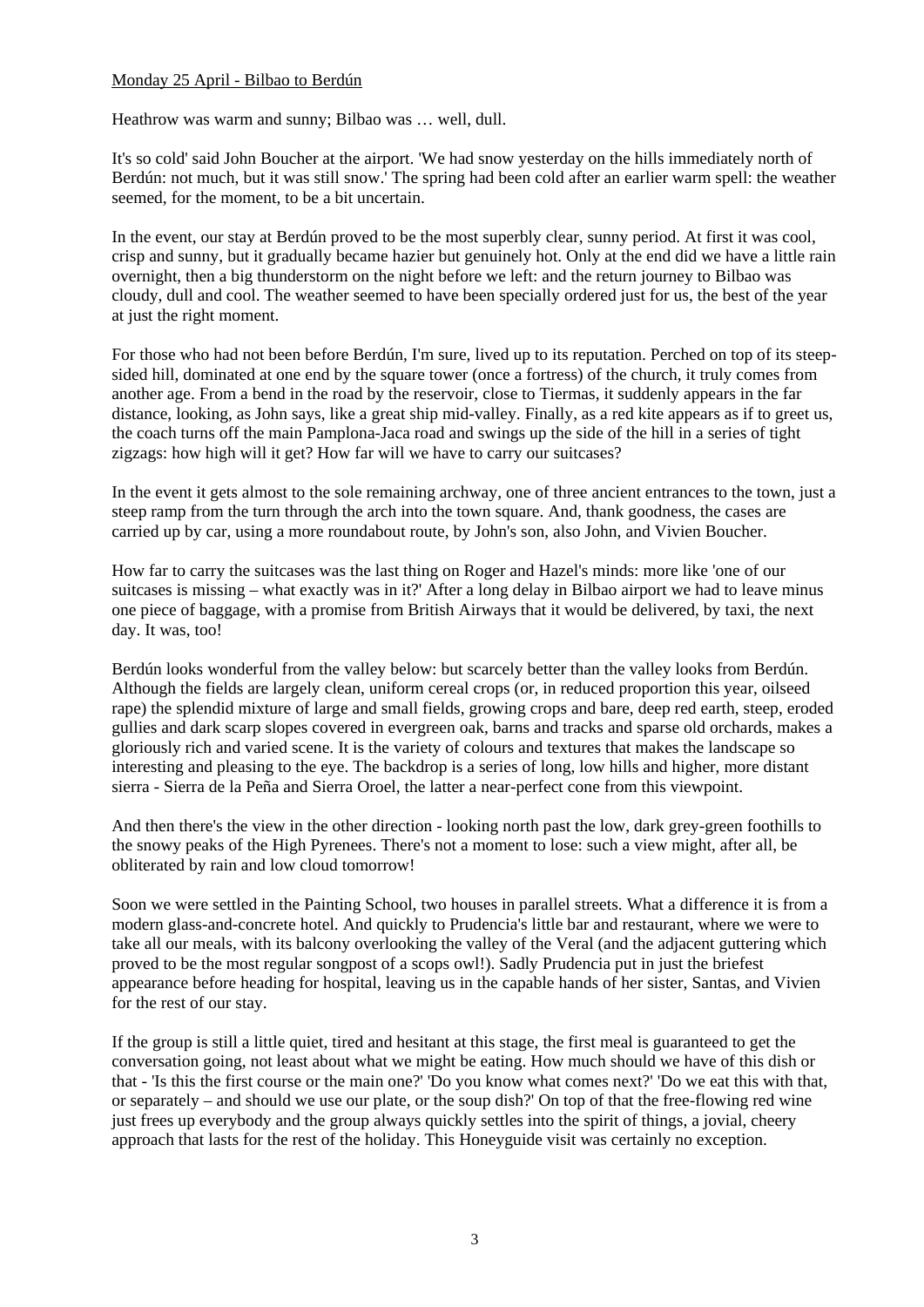The first evening ended with a remarkable night sky, the west being bright and silver-gilt with surprisingly black clouds low down, bluer with grey clouds higher up, then black with almost white clouds overhead - really strange. Venus was exceptionally bright against all this, while, in the opposite direction, Jupiter shone brilliantly before the moon rose, outlining patches of cloud in broad haloes of silver. Chris focused his telescope on Jupiter and we followed the movements of its four biggest moons all week.

The bird list on Monday 25 April, incidentally, was understandably short: white storks on a distant nest, assorted birds of prey from the coach including red and black kites, booted and short-toed eagles, buzzards and griffon vultures; spotless starlings (a first for the 'first time in Spain' contingent), crag martins, a distant wheeling flock of choughs (probably 60-80 birds) and so on. At Berdún, Egyptian vulture, white wagtail, scops owls.

# Tuesday 25 April – Berdún

A few of us had a short walk around the village before breakfast in sunshine but a stiff, cold wind: this proved to be highly productive and the beet it would be during the holiday for vultures using the early-morning wind rising against the village slope. There were two adult Egyptian vultures and up to 23 griffon vultures, very low overhead, or level, or even



down below us - extraordinary. Through 10x40s each griffon would literally fill the field of view, wingtip to wingtip.

The village also had rock sparrows (typically nesting in the tope of hollow telegraph poles on the western slope below what became known as 'cold corner'), spotless starlings and serins, while black redstart, quail and nightingales were heard but not, as yet, seen.

After breakfast our first walk was a leisurely one down the hill to the Rio Veral, but it took a long while even to get out of the confines of the village, there was so much to see. It remained sunny but cold.

'Look at the spotless starlings' I said: 'you get excellent views of them on the church roof.' 'What's the spotted one then?'

'Erm, I'm not sure - it must still be in winter plumage but I've never seen one quite that spotted - oh, well, it must be a female anyway' as a male suddenly proved the point. The spotted, winter-type female remained all week and did look remarkably like a common starling, but the rest were genuinely spotless spotlesses and looked (and sounded) different.

Berdún is always a place for a good bird of prey list, but, better than that, the place to see them very well. No distant dots in the sky, these – here we had griffons as close as could be, a fine short-toed eagle displaying its typical hovering, black kites and red kites at close range, showing off in the sun. Crested larks were new birds for several people, while the wheatears were not but looked exceptionally smart. A scops owl called mid-morning; serins fizzed past, twittering endlessly as they flew about. A woodlark sang overhead, somewhere - finally being detected as a dot; in a patch of broom there were both Dartford and subalpine warblers carrying food. Cirl buntings were a little less evident than usual, while nightingales sang quite well and a couple were glimpsed.

Down by the river, several Cetti's warblers sang, and both blackcaps and garden warblers performed we1l. Ravens were frequently in view: one had earlier been carrying a large object in its left foot, while swooping and diving (sometimes chasing an Egyptian vulture). Several times it peeled pieces from the object with its bill, in mid air, and once or twice dropped it and caught it again (I think in its bill, although it was quickly transferred once more to its foot).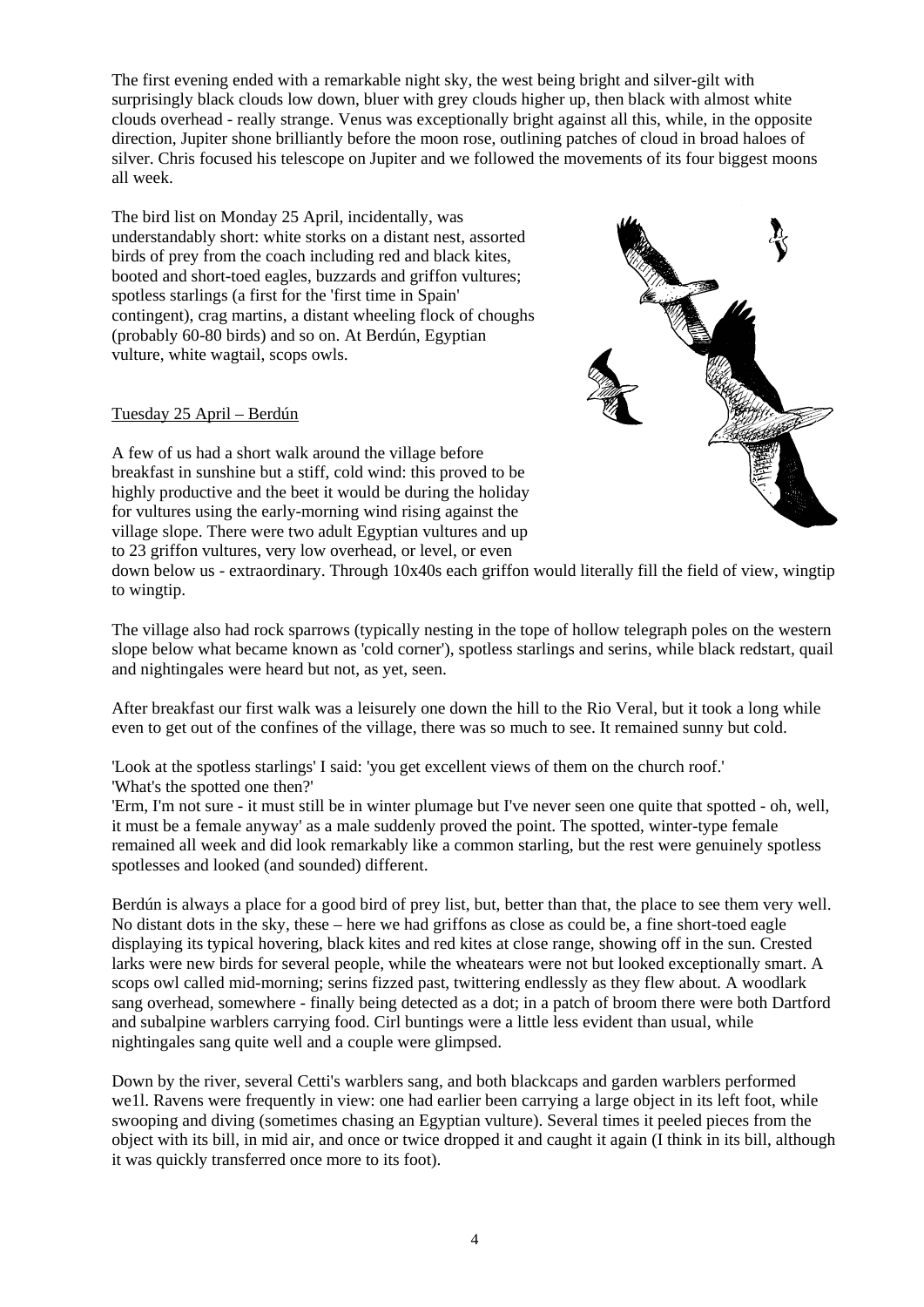Butterflies in this cold wind were few and far between, but a scarce swallowtail did sail past. We searched the fields beyond the river for early spider orchids, with no success, although we did find a few on the track; there were, though, quite a few lady orchids, some very large and sturdy specimens, as well as a number of other interesting plants such as grape hyacinth.

After lunch in Berdún, we set off again, this time heading south to the Rio Aragón. It seemed a 1ong, slow walk as flowers and the occasional bird brought the party to frequent halts, but eventually a breakaway group formed and forged ahead more determinedly to the river. Birds of prey were again preeminent, with a Montagu's harrier, booted eagle (a fine view), red and black kites and a buzzard. Redlegged partridges were genuine, wild, indigenous ones rather than the introduced stock we are used to back home; there were little ringed plovers and common sandpipers on the riverside shingle. A yellowlegged gull flew by (a bit unusual here), while a hoopoe gave a brief view, a splendid male pied flycatcher better ones, and we added a variety of warblers (including, briefly, melodious which proved to be extremely difficult after that). Twenty cirl buntings were feeding together as if spring had yet to arrive.

Some accepted a lift back home, others walked. In the meantime Ruth and David had arrived from Bilbao by car on the first leg of their epic tour of the Pyrenees and France with a Honeyguide holiday at both ends.

The evening meal turned into a bit of a party, for Chris's birthday, complete with cake and candle (the town didn't run to sufficient candles for the proper one-per-year arrangement).

From the town walls at dusk we heard scops owls and some people saw both scops and barn, and we also heard what seemed to be a distant nightjar, the first I've heard here in several years visiting – but it was not heard again.

# Wednesday 27 April - Hecho, San Juan de la Peña

Golden orioles were calling from the scrubby wood by what used to be the town rubbish tip. The chute has gone and the rubbish partly removed, and the scar will no doubt soon disappears Berdún is now a town of wheelie bins and as-yet-unwrapped litter bins to be erected beside the new benches, which were being put in place during our stay. It is an odd mix of an apparent unchanging, none-too-wealthy way of life with real extravagance.



There was a pied flycatcher in the village, too, and just a single swift, a sign of the cold, late spring. Normally Berdún sings with swifts, screaming and chasing over and through the streets. Serins, tree sparrows, goldfinches, spotless starlings, rock sparrows, black redstarts, red kites – such became the usual early-morning fare.

We drove east in fine weather, via Puente la Reina, where we turned left before the bridge to Hecho. The Valle del Hecho is one of the more spectacular places hereabouts, with a narrowing valley increasingly dominated by craggy hills and glorious rich, varied, ancient forest.

Near the top we stopped to walk through the gorge that had become known as an intermittent site for breeding wallcreepers. It was not to be our day: the 'creepers' could be there, of course, but they have huge territories and, if, say, the female was on eggs and the male far off feeding, you might not see one for hours.

Nevertheless, a lammergeier appeared, as well as two golden eagles, and it was hard to know what to watch at times. High up were some choughs and, although they were subtle, to say the least, a few alpine choughs. The lammergeier crossed the valley and perched on a ledge, well within decent telescope range, showing the bushy 'beards' and the rich, red-brown of the chest. Amazingly a second appeared and joined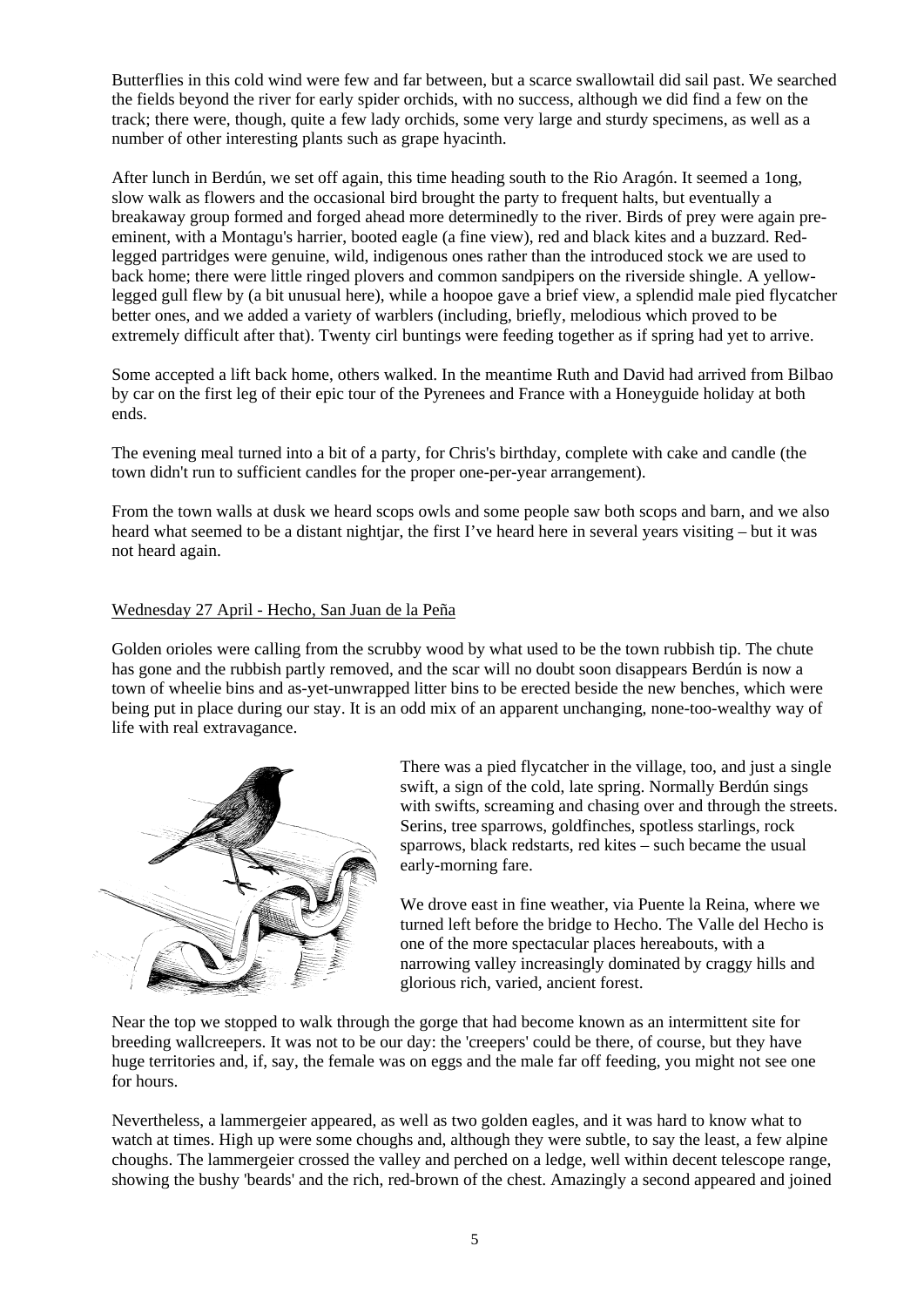it on its cliff: later, both flew back over the gorge, followed by a third. Lammergeiers are in many ways *the* birds of the Pyrenees and to see them so well, while more or less expected these days, was excellent. As it happened, we were not to see them like that again.

Other notable birds of this lovely valley were 60-80 griffon vultures, two Egyptians, crag martins, grey

wagtails, dippers and ravens. The trees in the forest beyond the gorge showed endless signs of immense woodpecker activity, but there were no woodpeckers to be seen or heard.

We backtracked to Puente la Reina and turned on to Santa Cruz and the monasteries of San Juan de la Peña. We had lunch in the picnic site area quite low down, then moved on up and stopped at the top and later walked through the forest to the viewpoints overlooking the Aragón valley and Jaca. As so often happens here, birdwatching proved difficult, with quite a lot about but nothing very easy to see. Citril finches, though, were extremely good – these are really good birds to see and one male in the small group that Chris spotted was a specially vivid individual. We heard black woodpeckers in two areas but didn't see one. Griffon vultures, Egyptian vultures, golden eagles, booted eagle, a very high peregrine - already the list began to seem quite familiar, but, unusually here, there were no lammergeiers.



The evening in Berdún was again beautifully clear, with barn and scops owls in evidence and both Venus and Jupiter shining brilliantly.

# Thursday 28 April - Aísa

A Bonelli's warbler sang from the trees below Prudencia's in the morning and it was to be there on most subsequent days, if a little elusive.

This was the chance to take advantage of the weather and get up high, amending our intended programme to suit the conditions. It might rain in a day or two...

We set off, Jose driving a small coach as usual, along the main road to Jaca. A brief stop at San Miguel bridge, at Vivien's recommendation, proved well worth while, not least for the views of this lovely ancient bridge near the town. While there we noticed a bee-eater or two, then at least a dozen – most of us had excellent views of these stunning birds in flight. Butterflies included a Spanish festoon, never obviously bright in flight or at a distance, but remarkable when settled at close range.

From here we travelled upwards to Aísa where we stopped for coffee in the village. Spotless starlings sang from the church while the sounds of cronking ravens and calling wrynecks carried across the valley. The village itself is in a good state of repair but retains its ancient character. Above Aísa the road finally came to a halt in the Río Estarrun/Bisaurin valley. Here we lunched in a small clearing above the road, where the first spring gentians were in flower and tiny patches of snow hung on in the shade.

As we walked higher, so we entered a wonderful, broad valley, increasingly variegated with big snowfields, bordered each side by high, snowy peaks and rocky crags. With no more than a few narrow sheep-tracks, this seemed a different world altogether, silent and remote, warm and calm. There is always something indescribably impressive, awesome, about big mountains and the wide open spaces of high valleys such as this.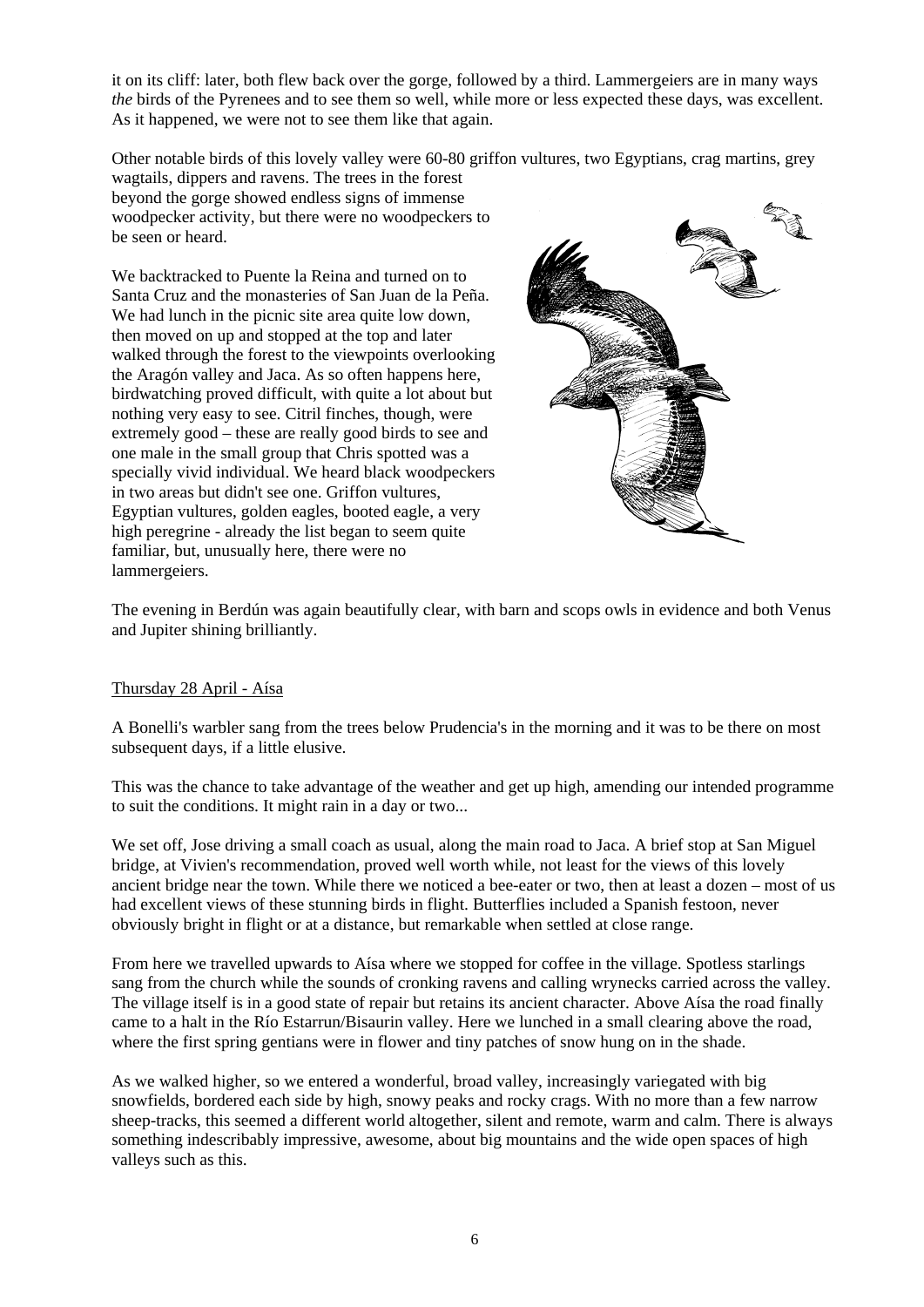The bird life, at first, was thin on the ground, but the flowers and setting made this a day of days. We argued over the trumpet (or Pyrenean?) gentians, flowering in their hundreds, and agreed to blame the books for not being more clear; spring gentians were there in thousands, as were lesser wild daffodils. Birdseye primroses grew in much more discreet clumps in wet flushes while the 'white' crocuses were mostly pale lilac.

At the end of the valley Quentin and Marcella went on ahead and came across a group of chamois: 'as big as a horse!' said Marcella, although often as not it was Quentin whose leg was pulled about the size of the local chamois later in the week (whenever we saw a horse, a cow, once even a field of llamas – 'look at the size of those! As big as a chamois!'). The chamois were, indeed, obliging, giving the best views most of us had ever had: at least 35 all told, in groups of one or two to 14 or more. One group contained a very small kid. One individual, standing up against the sun, slowly and delicately crossed the top of a waterfall, which was whipped by the wind into a flurry of spray flashing in the sunshine above the cascade – a wonderful sight.

Sadly the local 'accentors' were all dunnocks – not an alpine accentor to be seen. Back by the bus there were a couple of golden eagles, a bit distant, and a lammergeier flew over, but the bird list was small - by far the best were a male ring ouzel, well-spotted by Margaret, and 230 alpine choughs. The chough flocks wheeled about and descended onto grassy slopes, dashing about as if grabbing whatever insects had been taken by surprise before flying up again, spinning and turning like blown leaves, before dropping onto the next slope to repeat the process.

The only problem wag the wet ground underfoot, in places, where snowbeds were melting and whole slopes turned into films of running water, and the occasional deep bed of snow which we had to cross. Mostly this was easy, sometimes we went in over our knees, but suddenly there was a major incident – Hazel sank in snow to the waist, with one foot sticking out at a peculiar angle above the surface! Help! Chris, bless him, was quickly on the scene and, like the gentleman he is, walked gingerly out onto the snow to rescue poor Hazel. He got closer paused – and took out his camera to take a series of embarrassing pictures while the rest of us dissolved into laughter. That, I have to record, included Hazel and Roger, too. The heave out of the snow with Chris using one hand under an arm and the other grabbing the back of Hazel's belt was hardly elegant, but proved effective.

Although the walk back down to the bug was a bit of a scramble and we were fairly tired by the time we got back, I think most of us would willingly have spent much more time in that magical valley, especially given the sunny, hot weather that belied the snow-bound surroundings. This was heaven.

# Friday 29 April - Arbayún and Lumbier

At 'cold corner' in Berdún a woodlark gave one of the most long-sustained song-flight I have ever seen, above the standard rock sparrows, black redstarts, serins and red kites. Incidentally, a red kite, showing the glint in its eye as it came by, gave unequalled views, too.

This was a really hot day. Virtually cloudless throughout, it built up to burning heat by early afternoon, the sun reflected back from the pale walls of Lumbier's gorge, the Foz de Lumbier. First though, we went to the Foz de Arbayún, traditionally the place to get to early to watch the vultures getting up and on the move.

In fact, we were far too early, really, as the vultures were pretty sluggish. Several had downy chicks. In the end we saw 50-80 birds – griffons that is – plus perhaps four Egyptian vultures, a booted eagle, a short-toed eagle and a good, close peregrine. Over 100 alpine swifts added extra speed and power overhead-

Down on the ground there were lady orchids, several monkey orchids, a Provence orchid and a strange early purple orchid.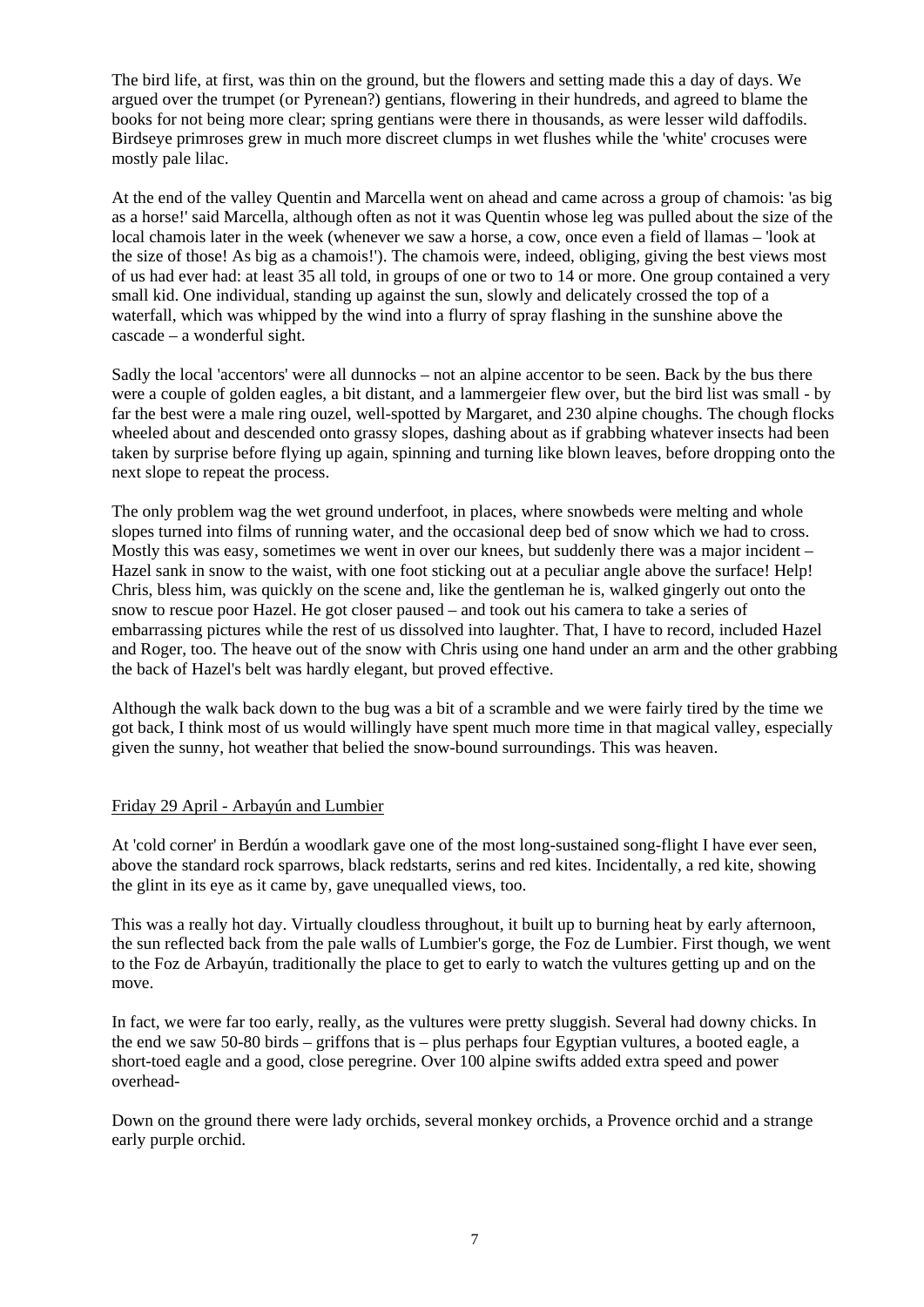Lumbier is a relatively small gorge and allows good views of choughs and griffon vultures at close range, as well as rock sparrows and crag martins. Black redstarts included one or two exceptionally fine, bright males. A Bonelli's warbler performed fairly well at the entrance; beyond the exit some of us saw a Sardinian warbler, above a meadow with hundreds of lady orchids and a few early spiders.

At Lumbier we lunched near the river, which was so full and fast-flowing that the grassy banks alongside were underwater and we had to make do with bits of rock and scraps of shade by the road. Then we walked through the gorge and on beyond that, along the river and across fields to the main road. By then it was a bit hot, dusty and tiring and a coke, or a beer, or an ice cream (or all three) proved more than welcome.

# Saturday 30 April – Binies

Another clear, sunny morning - but all seemed quiet in Berdún and, apart from the Bonelli's warbler, birds were difficult. The Pyrenean peaks were strikingly clear and sharp against the glow of the early morning sky, but, after two or three hot days, it was evident that they very quickly became pale, hazy and washed out as the haze built up ready for another warm day. The all-day-long clarity of the first day or two had gone.

John and Vivien ferried us a few at a time to Binies, the entrance to the Foz de Binies, which is very close but, nevertheless, one of the more attractive of the low gorges in these hot foothills. Off we set, walking up through the gorge at a slow and irregular pace, identifying flowers, butterflies and birds as we went.

Chris had brought a butterfly net and, in a fit of self-sacrifice, bought and ate a box of Ferrero Rocher chocolates at the airport to provide a clear, plastic box to examine his captives in. The sight of Chris floating like a butterfly, stinging like a bee, shirtless, net in hand, chasing fast-flying butterflies was – well, it was like little else. In fact, perhaps reflecting the recent cold rather than the current heat, butterflies where quite few: but we did get scarce swallowtail, Spanish festoon, clouded yellows, brimstones, Cleopatra, wood whites, orange-tips and Provençal fritillary.

Oddly, too, there were not many birds, either, but the griffon vultures put on a fine show (50-60) and were always entertaining. At the top of the gorge, where the road turns left to cross a wide valley, we found a magnificent male red-backed shrike – giving as good a view as anyone will ever get.

Turning homewards we walked back along the gorge and several people were picked up by John and Vivien for a drive back to Berdún, while some braver souls decided to walk along the Rio Veral. I always think that this walk, with its little fields, rows of tall poplars, small sheds and outbuildings and groups of people working the fields, looks like a Van Gogh or Pissaro painting come to life and so it did again. It is just brilliant and so were the bee-eaters – about 14 settled in a rather distant poplar.



# Sunday 1 May – Pourtalet, the High Pyrenees

Jose scored maximum points as we exited Berdún, as he spotted a little owl on a pole. We set off via Puente la Reina and Jaca for Formigal and Puerto de Pourtalet (Col de Portalet in French).

The high tops were clear, sunny and warm, despite great swathes of snow. The Pic du Midi d'Ossau stood magnificently over all, as we walked to the east of the road and climbed a ridge of flower-rich limestone. There were wheatears, here, and some rock sparrows and water pipits, as well as a few alpine choughs around the touristy shops by the road. A chamois gave us a good view as we had lunch, although it was not of the typical horse-sized variety, but merely more like a decent-sized goat. There was also a fine view of alpine marmots.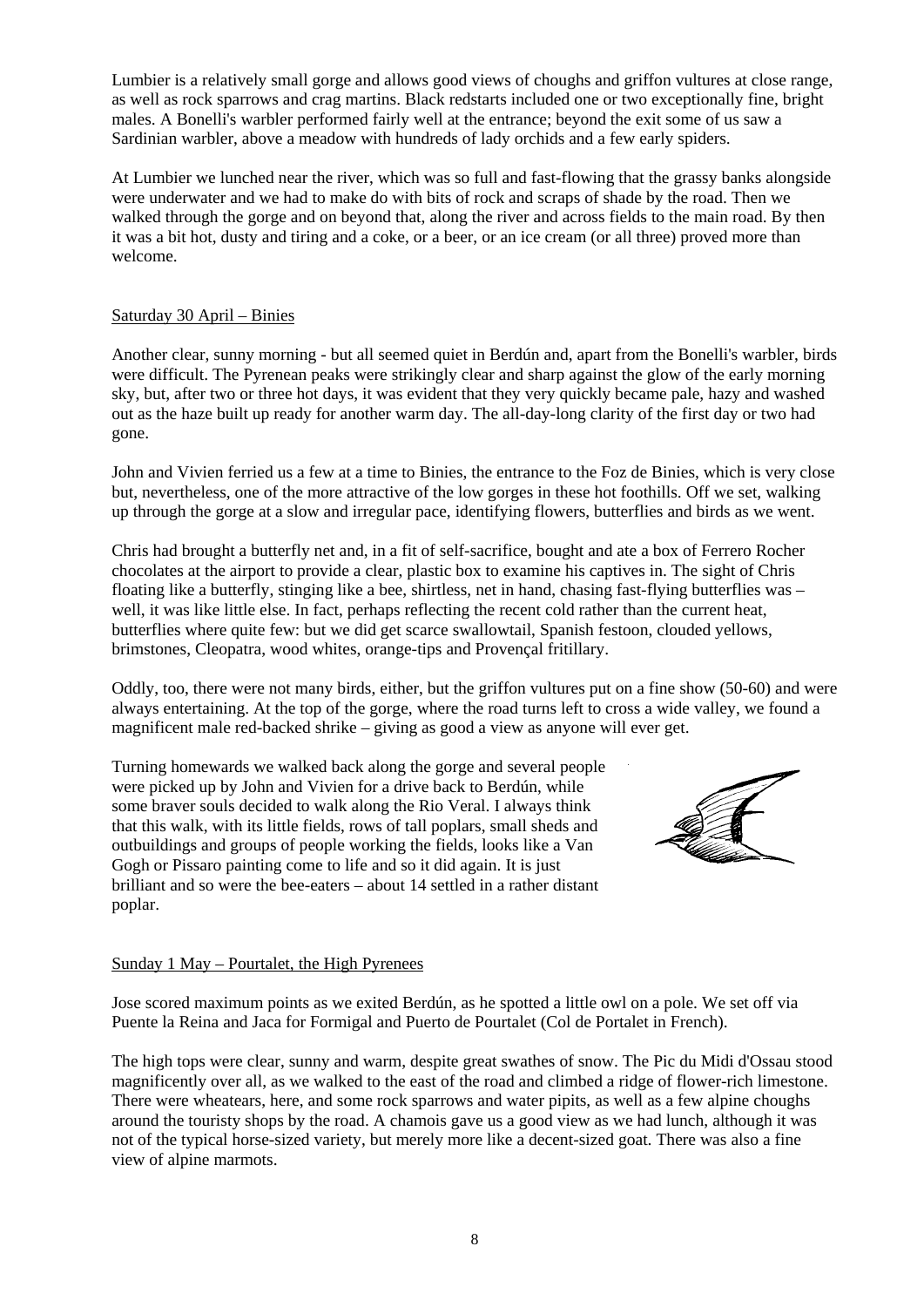As with Aísa, however, it was not the birds that made the day, but the flowers and the landscape. Margaret had time to appreciate the latter, in particular, when she tried to repeat Hazel's exploits in Aísa and put a foot through the crust of a deep snowdrift, only to get it trapped between two rocks underneath. Fortunately, by the time several of us had worked our way up, down or across to the spot she had freed the offending foot and simply needed a hand out of the snow.

At the border post, still hot and sunny when we returned, it was very obvious that the 40-50 per cent snow cover on the Spanish side turned almost immediately into 80 per cent or more snow on the French side of the line.

On the way down, after second-helping of coffee (or hot chocolate) at the tourist cafés, we stopped by some meadows below Formigal. Here Phyllis contrived to lose her hat, blown off into a deep, and steepsided, gorge. By the time it had been retrieved, Phyllis was halfway down the steepest route, seemingly ready to follow it into the dim and distant depths, but happily she made a swift and safe return via the South Col with but a brief respite at Camp 3.

Apparently concerned at the implications of this, Chris decided it would be a good spot for the group photograph, perhaps before he lost any of the party. Jose did a sterling job taking pictures for just about everybody before being roped in, himself, to stand and smile ('Say lammergeier!') for the group portrait.

The flower list included a good variety of plants familiar from the books at home – such as oxlip – but found here in quite different situations, and others quite new to those who had not previously ventured onto high mountains, such as the delicate alpine snowbells. In general, most were not especially numerous: there were patches here and there with many trumpet and spring gentians, but few great swathes. There were wild daffodils (not the lessers of Aísa), *Primula hirsuta*, a patch of birdseye primroses, purple saxifrage, Pyrenean buttercup, mezereon, white crocuses, a few (and very small) elderflowered orchids (which later put on more of a show) and one great big early purple orchid.

Back at Berdún we had the usual evening owl watch, including the remarkably obliging scops owl in the rainwater gutter next door to Prudencia's.

# Monday 2 May – Berdún

From 'cold (and windy) corner' in Berdún three bee-eaters could be seen down by the main road, flying from wires and also clinging from a whitewashed barn wall. Elsewhere, it was sunny and very warm, as it was to remain all day.

A walk to the Rio Veral in the morning produced the expected local species: red kites (truly magnificent views and never 'taken for granted'), a booted eagle, a couple of short-toed eagles, Egyptian and griffon vultures, crested larks, a singing woodlark (plus a couple more heard, making four or five in the area all told), tawny pipit, subalpine warblers, cirl buntings and so on. Two bee-eaters put in an appearance, rather briefly.

In the poplars beyond the river the objective was golden oriole and, sure enough, we heard one or two

singing. It took a while to see one, though, and few of us had decent views – patience and determination are required here!

Juan Carlos from the SEO came from Zaragoza to join us this evening. He gave us a super talk in excellent English about the Spanish Steppes and the SEO's Belchite reserve, and stayed for supper with the group. With ambassadors for the cause like Juan Carlos, conservation in Spain begins to have a chance.

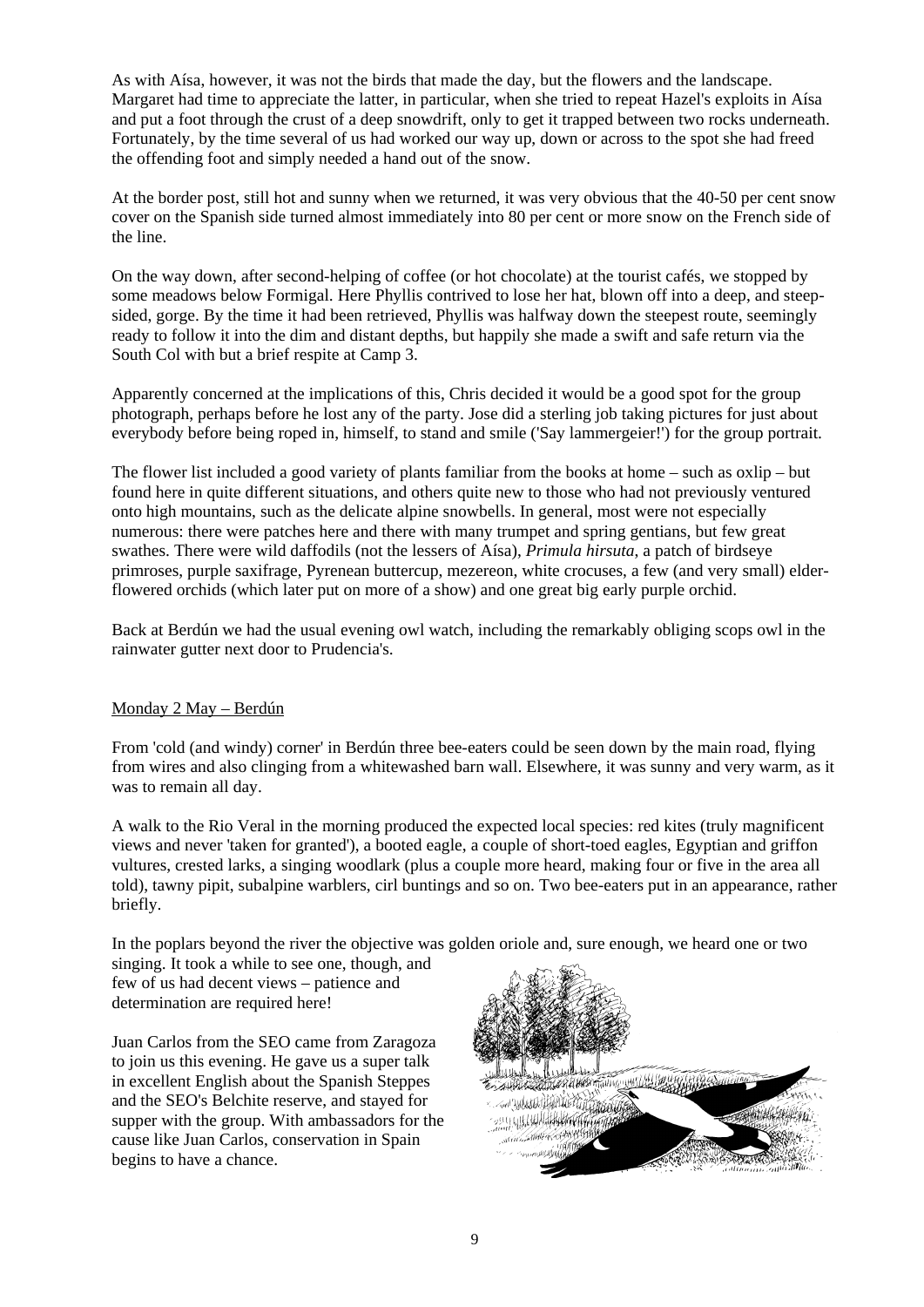# Tuesday 3 May - Riglos and Agüero

There had been rain overnight! Not much, but the Berdún streets showed signs of a brief wash and, more spectacular, there had been a good deal of thunder. There was still a little thunder and light rain about at breakfast time, but it quickly turned into another hot, sunny day.

We drove south to Santa Barbara and stopped first at a gorge near Murillo de Gallego, Looking across to the cliffs of Riglos, overhead were no fewer than 50 griffon vultures, flying together in close company beneath the clearing muggy cloud. Shortly afterwards we turned off the main road for Agüero, in brighter conditions.

Beside the road two bee-eaters perched on a wire and we halted in just the right position for everyone to enjoy long' close views of these marvellous creatures. This was one of the highlights of the holiday, in many ways. Below Agüero village, at the beginning of our circular walk, we listened to golden orioles and had some short, exciting views of the extraordinarily vivid males, while behind us a hoopoe called.

A woodlark sang while perched on a wire – superb stuff – while a dark-phase booted eagle circled at close range, showing the bright, white shoulder spots remarkably well. Swallows – ordinary swallows – proved to be highlights on this walk, too, swooping about low over the fields, shining in the sun. Little, elusive, tail-cocking warblers gave fleeting views and occasionally sat out in the open – Dartfords and Sardinians. Agüero, with its big cliffs and areas of (now a1l-too-scarce) scrubby hillside mixed with orchards is always an interesting and attractive spot.

Quite by chance, a bar and ice-cream shop was discovered: and, by still greater chance, it had a table football machine in it. Chris and Quentin (Norwich) lost (gamely) to a late comeback by David and Roger (Crystal Palace) after taking an apparently unassailable lead. (Or was it the other way round? Anyway, 2-0 became 2-3, a memorable match).

From Agüero we backtracked and crossed the main road to head up towards Riglos. Could Jose find a place with sun, shade, birds, wine and señoritas? Well, he said he could, no problem, and parked up beside the remains of the old Riglos railway station. What a sight the ancient, giant Spanish steam locomotives thundering uphill below Riglos must have been! Still, less of the steam nostalgia and back to the birds – at the lunch spot two woodlarks sang side by side and confirmed the species' position as, quietly, one of the birds of the trip. Woodlarks are brilliant singers and they performed well for us nearly every day. At the same time, we had lunch to the 'usual' chorus of nightingales – not showing themselves much, but still not to be forgotten as part of the daily backdrop to our activities.

At Riglos, some of the group saw black wheatears above the church while others watched different individuals at the entrance to the great amphitheatre between the towering cliffs. Some of us chatted to some French birdwatchers. Good birds here included a rock bunting, too, and fortunately (after a somewhat thin time for them) a magnificent lammergeier came over and reappeared for longer views a little later. It was a grey-bellied, dark-hooded immature bird.

The evening was a thoroughly enjoyable one' despite being our last in Berdún. We had a good meal, with good wine and champagne to celebrate a good holiday and to thank our hosts, John and Vivien, our caterer, Santas, who provided such a fascinating selection of good food, and each other, as we all felt we each deserved something for our various contributions.

# Wednesday 4 May - Berdún to Bilbao

There were serious thunderstorms overnight, with extravagant lightning and crashing thunderclaps keeping people awake. We emerged to a dull, grey, misty morning with low cloud and drizzly rain. Did we mind? Not so much, as we were heading for Bilbao and home. Distant views of the white storks' nest relieved the generally fairly birdless drive before we reached Bilbao and managed a smooth and uneventful transit through the airport bureaucracy.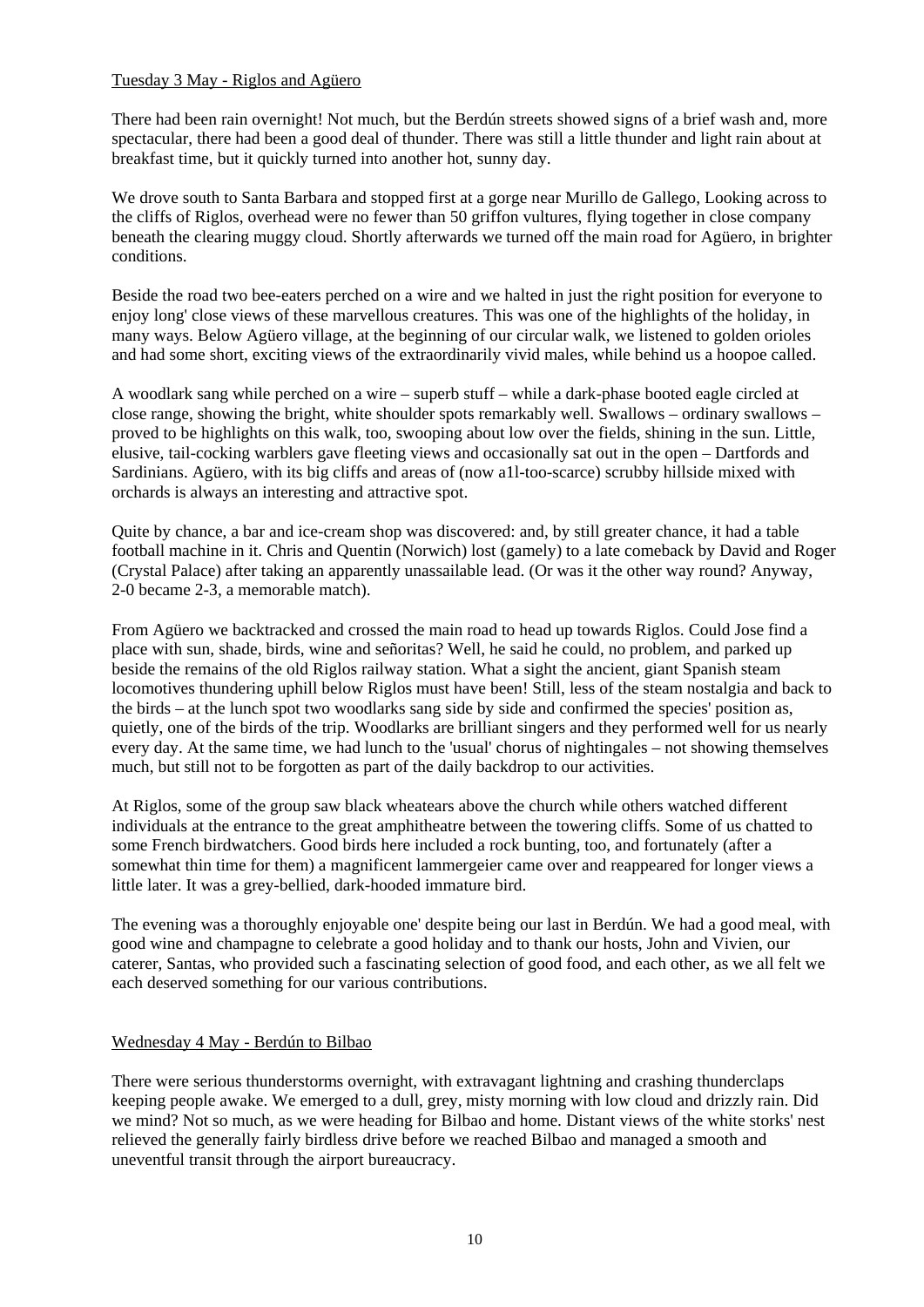# **Bird List**

Great crested grebe Cormorant White stork Mallard Black kite Red kite Lammergeier Egyptian vulture Griffon vulture Montagu's harrier Sparrowhawk Buzzard Golden eagle Booted eagle Kestrel Peregrine Red-legged partridge Quail (heard) Coot Little ringed plover Common sandpiper Yellow-legged gull Woodpigeon Collared dove Turtle dove Cuckoo Barn owl Scope owl Little owl Nightjar (heard) **Swift** Alpine swift Bee-eater Hoopoe Wryneck (heard) Green woodpecker Black woodpecker (heard) Great spotted woodpecker Crested lark Woodlark Skylark Crag martin **Swallow** House martin Tawny pipit Tree pipit Water pipit Yellow wagtail Grey wagtail White wagtail Dipper Wren Dunnock Robin Nightingale

Black redstart Whinchat Stonechat Wheatear Rock thrush Blue rock thrush Ring ousel Blackbird Mistle thrush Cetti's warbler Reed warbler Melodious warbler Dartford warbler Sardinian warbler Subalpine warbler Garden warbler Blackcap Bonelli's warbler Chiffchaff Willow warbler (heard) Firecrest Spotted flycatcher Pied flycatcher Long-tailed tit Crested tit Coal tit Blue tit Great tit Nuthatch (heard) Short-toed treecreeper Golden oriole Red-backed shrike Woodchat shrike Jay Magpie Alpine chough Chough Rook Carrion crow Raven Spotless starling House sparrow Rock sparrow Tree sparrow **Chaffinch** Serin Citril finch Greenfinch Goldfinch Linnet Bullfinch Cirl bunting Corn bunting

110 species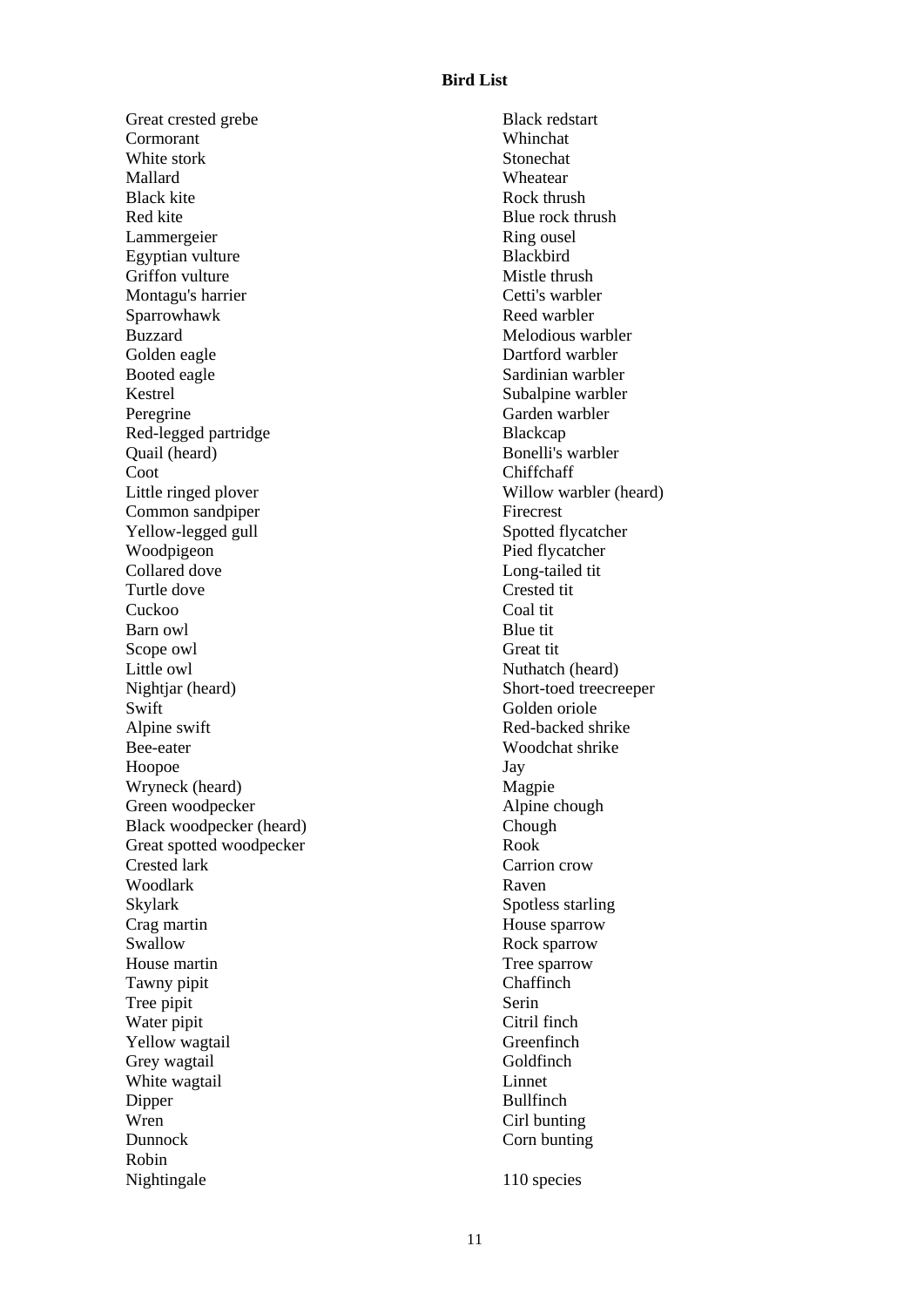# **FLOWER NOTES (Chris Durdin)**

Flower highlights are noted in Rob's account in the main report, and the most comprehensive list of the plants of the Berdún area for keen botanists is in Chris Gibson's 1993 holiday report. The following are extracts from my notebook, noted here for interest and, perhaps, posterity, and this is not meant to be a comprehensive list of what we saw, more a recollection of some of the more interesting species, especially alpine species.

#### **25 April, Berdún**

a.m. by Veral: lady orchid, early spider orchid, white rock rose, fly honeysuckle (outside old barn), nice milkwort, grape hyacinth, shrubby gromwell, false vetch (= Montpellier milkvetch). p.m. to the Aragón: rustyback fern under arch into Berdún, Judas tree, on the way through Berdún, brown vetch, horseshoe vetch, sainfoin fields, reed and giant reed by the river, beautiful flax.

# **27 April, Hecho aud St Juan de La Peña**

Hecho: strawberry *Fragaria viridis*, Pyrenean saxifrage, bush vetch, hepatica, cowslips, globularia. St Juan: daffodil *Narcissus pseudonarcissus alpestris*, common dog violet, Pyrenean avens, rush-leaved & rock narcissi, bearberry, wood spurge, spurge laurel, lesser periwinkle, echinospartum.

#### **28 April, Aísa**

Navelwort (in Aísa village), solid-tubered corydalis, white crocus, trumpet gentian, spring gentian, birdseye primrose, a rock jasmine *Androsace villosa*, vitaliana, Pyrenean buttercup, juniper, lesser wild daffodil, rush-leaved narcissus, rock narcissus, cowslip, oxlip, last year's heads of stemless carline thistle, spurge laurel, stinking and green hellebores, common kidney vetch, coltsfoot, daisy.

#### **29 April , Arbayún and Lumbier**

Arbayún: Montpellier maple, lady, monkey, early purple and Provençal orchids, snakeshead fritillary, blue aphyllantes (= blue grass-lily).

Lumbier: rue-leaved saxifrage, hoary rockrose, Pyrenean flax (= white flax) *Linum suffruticosum salsaloides*, shrubby restharrow, pitch trefoil, wild jasmine, loads more lady and early spider orchids, kidney vetch var. *pyrenaica*, perfoliate honeysuckle, wild asparagus, large snapdragon, bladder senna.

#### **30 April, Binies Gorge**

Nottingham catchfly, blue lettuce, black and white bryonies, petrocoptis, bladder senna, field and Montpellier maples, Pyrenean hyacinth, amelanchier, dogwood, barberry, ho1m, sessile and kermes oaks, large Mediterranean spurge, ash, maidenhair spleenwort (fern), wayfaring tree,

greater celandine, a yellow onion *Allium moly*, a spurge *Euphorbia serrata*, butcher's broom, blue gromwell. Rock soapwort, purple toothwort under trees near river at top of gorge and again on the walk back along the Veral.

#### **1 May, High Pyrenees at Portalet**

Primula hirsuta, vitaliana, pennycress *Thlaspi alpestre*, alpine snowbell (*right*), *Daphne mezereon*, wild daffodil, oxlip, coltsfoot, Gouan's, Pyrenean and amplexicaule buttercups, spring and trumpet gentians, purple saxifrage, yellow-whitlow grass.

Meadow below Formigal: early purple & elder-flowered orchids, small ladiesmantle, Pyrenean vetch.

#### **2 May, Berdún**

Small alison *Alyssum alyssoides*, wall whitlow grass *Draba aizoides*.

#### **BUTTERFLIES**

Lumbier, 29 April: Wood white, clouded yellow, panoptes blue, Moroccan orange-tip, Cleopatra, peacock, orange-tip, swallowtail, Spanish festoon. And two praying mantises.